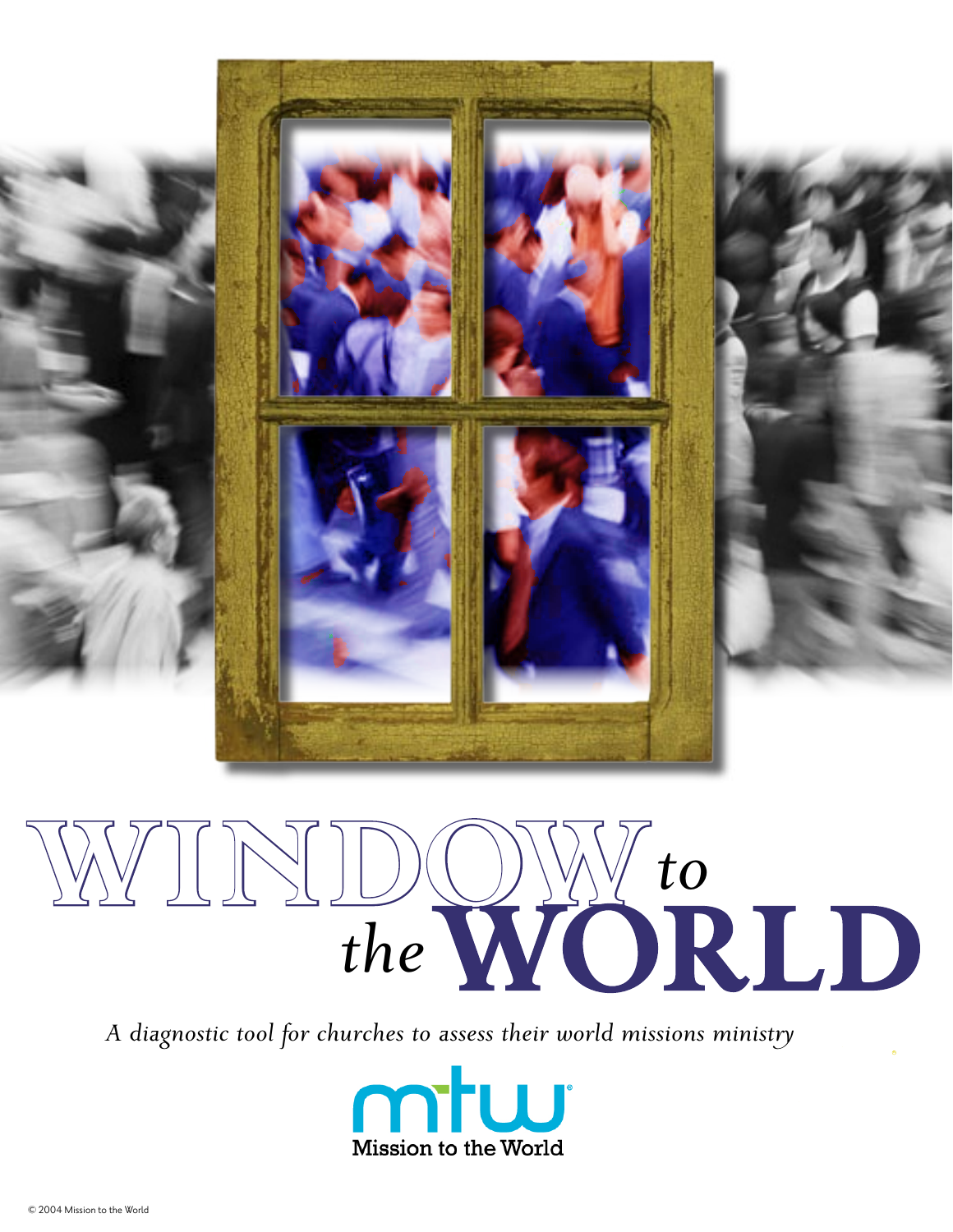**WINDOW TO THE WORLD** *is designed to enhance your perception. This diagnostic tool will help you assess the effectiveness of your church's missions ministry and identify specific areas for growth. By looking inward you can develop a more purposeful outlook on the world of missions opportunities. Your greatest insights will come by having several people from your church and/or missions leadership complete the inventory individually and discuss the results.*

**1 STEP ONE**<br>
Using the following scale, evaluate how well each statement describes your church:

- **5** Highly or always descriptive
- **4** Mostly or often descriptive
- **3** Moderately or sometimes descriptive
- **2** Partially or infrequently descriptive
	- **1** Not or rarely descriptive
- 1. We have an active, organized missions committee that leads and resources all our members and ministries.
- 2. We believe that God's primary means and end for advancing His kingdom is the Church; it is at the center of what He is working with and what He is working toward.
- **3.** A significant percentage of our members participate in local and global missions trips each year.
	- 4. Prayer for missions is a meaningful and regular commitment throughout the ministries of our church.
- **5.** Our support of churches in other cultures is guided by our belief that they should be developing their own leaders, ministries and finances.
- 6. While encouraging the interdependence of the larger body of Christ, we also affirm a natural emphasis on planting churches that share our theological convictions.
- **7.** Our missions vision is carefully developed, written, and embraced by church leaders.
- 8. We affirm that the ministry of the local church can be expressed in biblically valid and culturally indigenous forms—even when the forms are different from our own.
- 9. Our church gives sacrificially towards world missions.
- 10. We are collaborating with other sending churches towards shared ministry goals.
- \_\_\_\_\_ **11.** We affirm that the establishment of a biblical church necessarily requires a commitment to both ministries of the Word (e.g. evangelism, preaching, teaching) and deed (e.g. mercy and justice).
- 12. We believe churches should be actively planting new churches, and so we want to support churches in other cultures that share this commitment.
- 13. Our members see the Great Commission as their personal responsibility and know someone well who is serving in crosscultural missions.
- 14. We have identified specific areas of emphasis for our missions efforts, for long-term participation and concentrated support.
- 15. We affirm that most of our missions resources should be directed towards church-planting efforts.
- \_\_\_\_\_ **16.** We support the model of sending missionaries to serve as facilitators to indigenous leaders, and not only as primary pastors.
- 17. The leaders of our church are champions of missions, through their personal participation and public commitment.
- 18. We affirm the development of indigenous leaders and their primary role in the local church.
- 19. Our congregation is regularly learning about missions through such means as sermons, presentations and missions courses.
- 20. God has called the Church to be His primary instrument to evangelize people, extend mercy, and transform the culture around it; our preference is for such efforts to be ministries of the local church and not separate from it.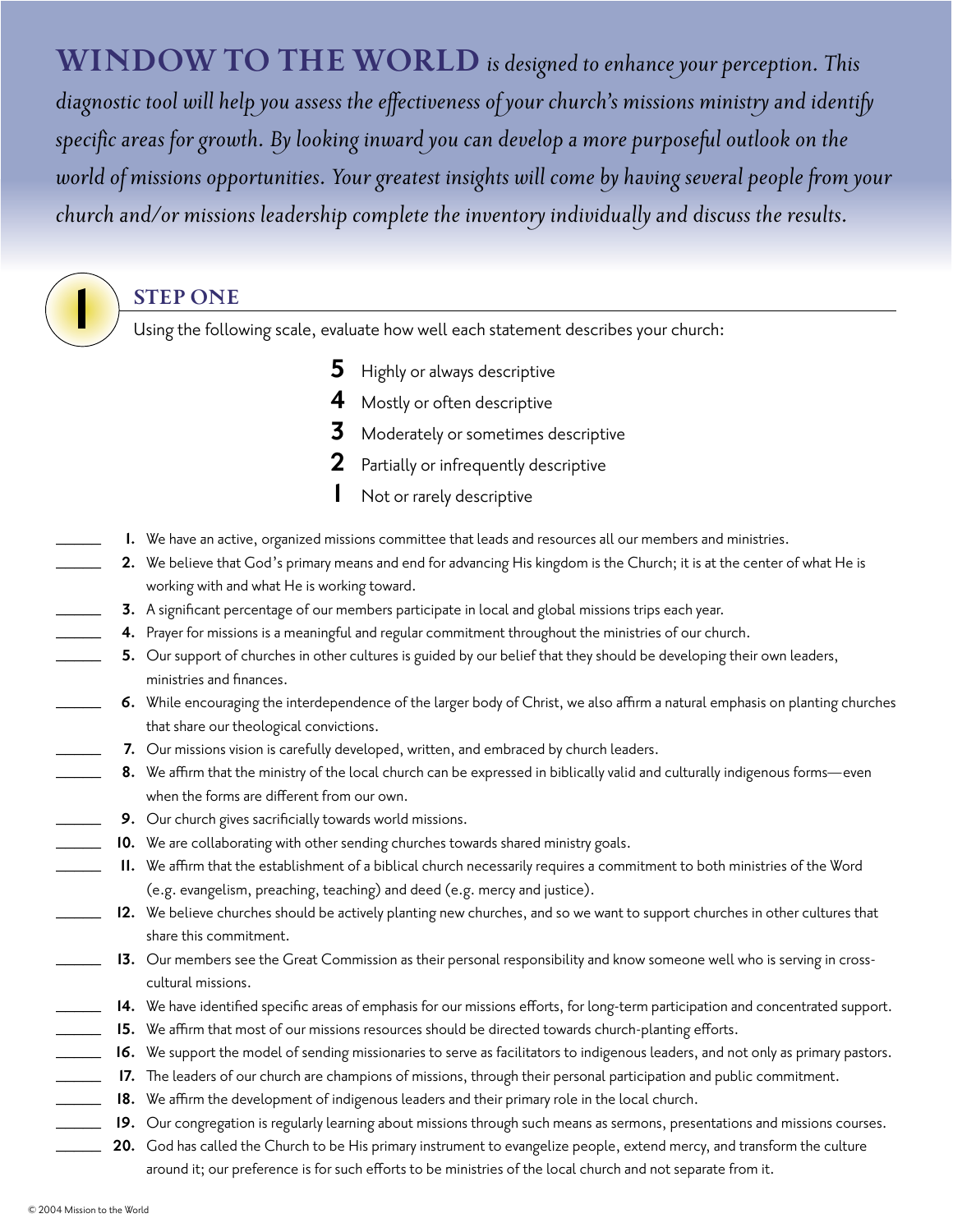

## **2 STEP TWO**

Carefully transfer your scores from the questions to the corresponding number below. The descriptions refer to the main idea of each question, which may be a topic for your further consideration.

## **Total each column.**

|                             |  | 2. Ecclesiology                              |  | <b>I.</b> Missions Committee        |
|-----------------------------|--|----------------------------------------------|--|-------------------------------------|
|                             |  | 5. Sustainability                            |  | 3. Short-Term                       |
|                             |  | 6. Theology                                  |  | 4. Prayer                           |
|                             |  | 8. Contextualization                         |  | 7. Vision                           |
|                             |  | $\mathsf{II.}$ Word $\overline{\alpha}$ Deed |  | 9. Giving                           |
|                             |  | 12. Multiplication                           |  | 10. Partnership                     |
|                             |  | 15. Church Planting                          |  | 13. Participation                   |
|                             |  | 16. Facilitation                             |  | 14. Emphasis                        |
|                             |  | 18. National Leadership                      |  | 17. Church Leadership               |
|                             |  | 20. Commission of Church                     |  | 19. Education                       |
| <b>TOTAL: Missions Goal</b> |  |                                              |  | <b>TOTAL: Missions Mobilization</b> |

**3 STEP THREE**<br>This inventory will help you evaluate your church's missions ministry by considering both your aim and your progress. The assessment is based on two convictions: first, the Lord extends His kingdom primarily through the multiplication of nationally-led churches, and second, that churches should be mobilizing their members for world missions. Maximizing both your **Missions Goal** and your **Missions Mobilization**  increases your church's contribution towards the Great Commission. On the graph below, plot the intersection of your scores for Missions Goal and Missions Mobilization. The plotted point will reveal an assessment that falls within one of four quadrants or windowpanes. Each windowpane is labeled by the key challenge facing your missions ministry, as further described on the next page.